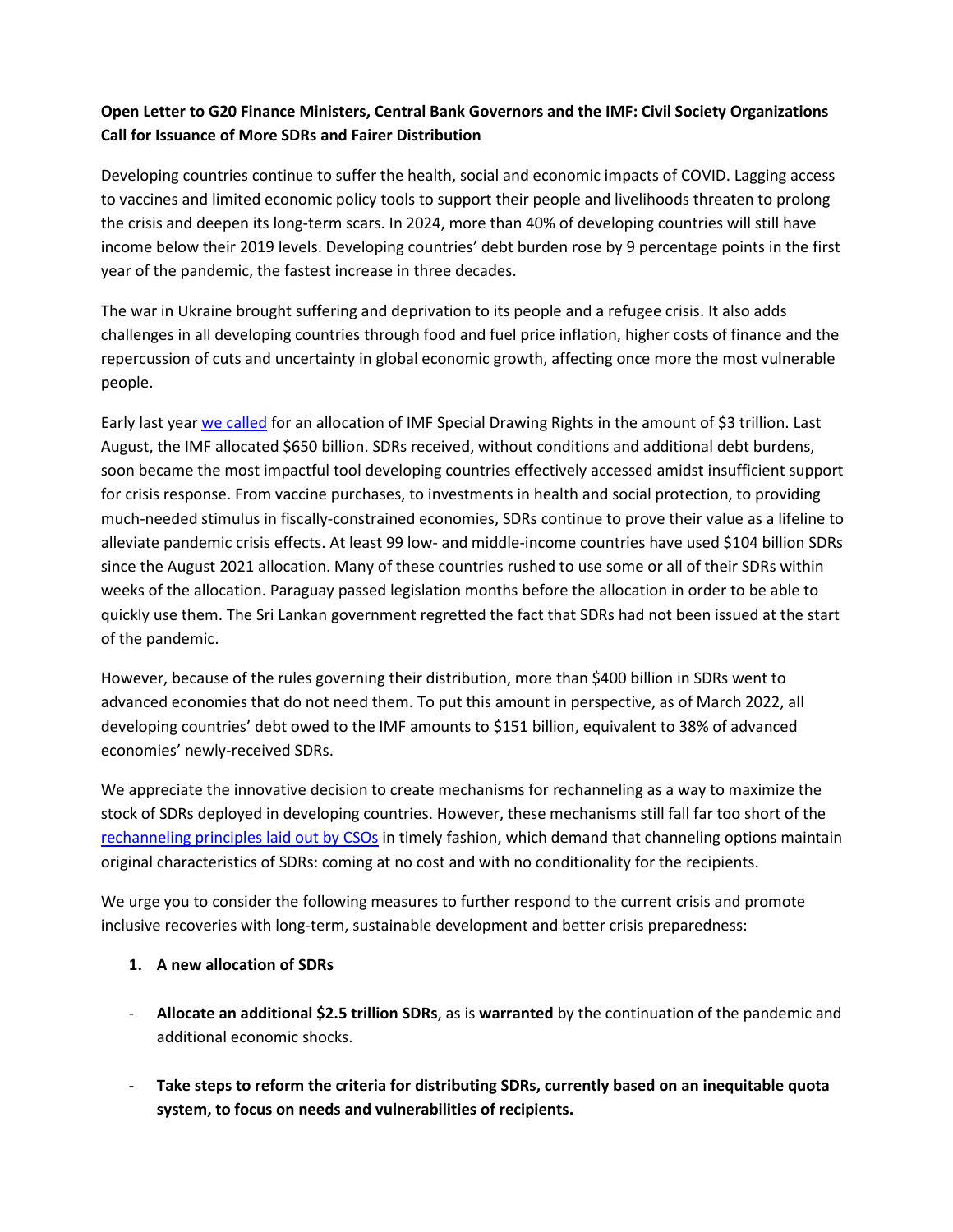- **Agree on triggers for future allocation based on needs triggered by emergent global crises.**
- **2. A fair and speedy SDR rechanneling from advanced to developing countries**
- **Urgently expand the collective commitment and accelerate pledges to rechannel advanced economies' SDRs without imposing policy conditions.**
- Advance options to **enable multilateral development banks, and other current and potential prescribed holders, to act as rechanneling vehicles**. While legal and technical obstacles have been placed in the way of some of these options, none of them is beyond solution with the right combination of leadership, political will, and ingenuity.
- **Create options that apply SDRs to cancellation of developing country debt** to the IMF and other prescribed holders.
- **Make the options funded by newly-received SDRs accessible to all middle-income vulnerable countries by adding vulnerability criteria to the income-based ones.**
- **3. Incorporate key features in approach to IMF rechanneling vehicles, including the proposed Resilience and Sustainability Trust:**

**- Delink eligibility for the RST from having another IMF program, prioritize country ownership and transparency, and refrain from tying financing to harmful policy conditionalities, particularly those focused on fiscal consolidation.**

**- Provide the highest grant element possible, including by capping interest rates at affordable levels for developing countries, and zero-interest lending for low-income countries.**

**- Ensure flexibility in its use to respond to current and future crises including climate and future pandemics so as to facilitate demand in line with developing country needs.**

**- Institutionalize cooperation with specialized international institutions that have relevant expertise such as UNFCCC Secretariat, WHO and UNESCO, to co-determine policy and criteria together with the IMF. Before implementing the RST, the IMF should convene a consultative discussion including a broad range of stakeholders to ensure it contributes to a fair recovery that supports climate justice and tackles economic and gender inequalities.**

We support these measures as additional, not a substitute, to others needed to expand fiscal space in developing countries, such as meeting ODA and climate finance targets and the urgent implementation of deep debt relief and restructuring.

We stand ready to work with you on the examination of all these measures, and in their implementation, and ask that you create proper channels for ongoing consultation on them with civil society at all levels.

Sincerely,